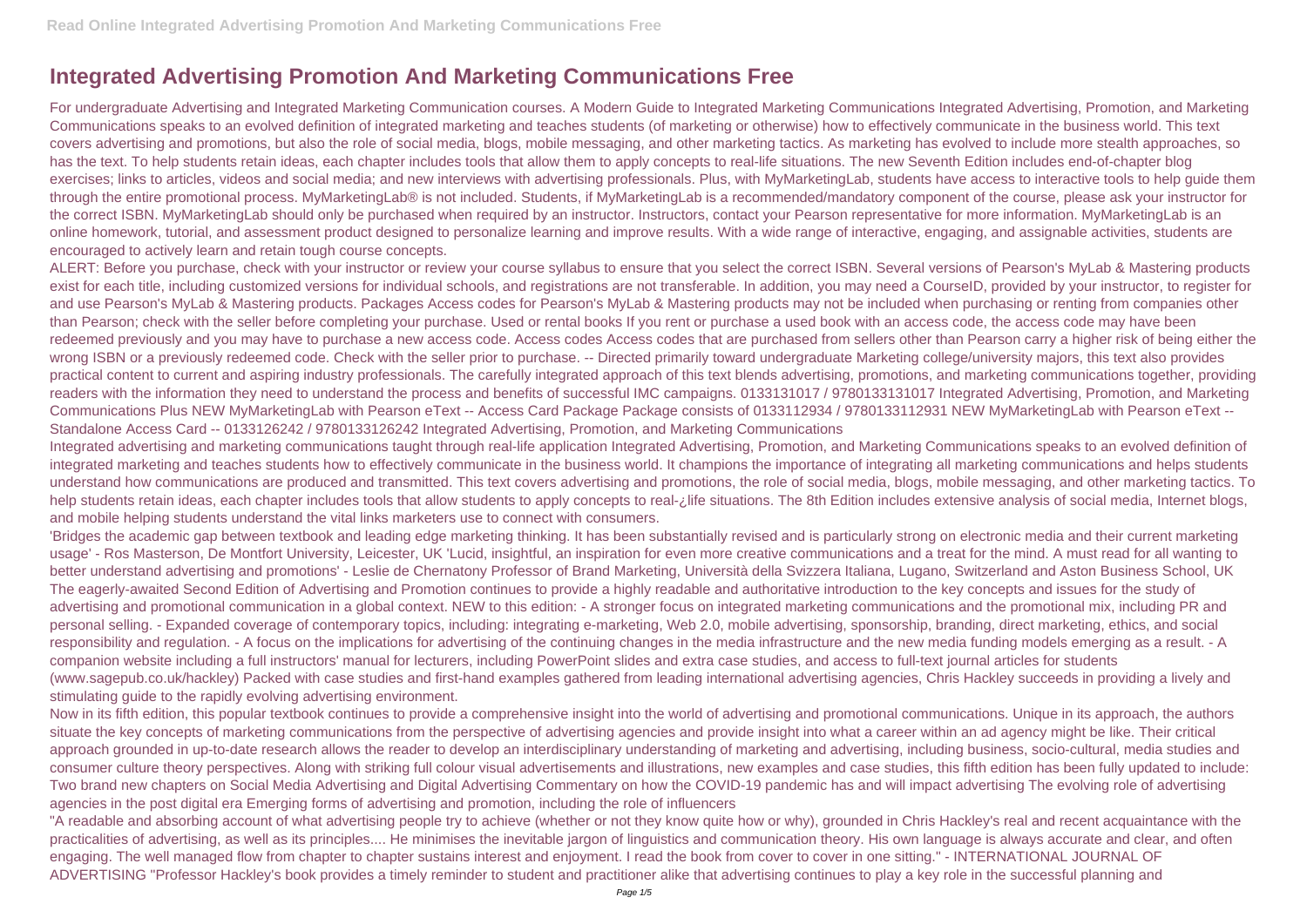implementation of marketing communications. Underpinned by a series of topical and often thought-provoking illustrations, this work not only explains how advertising is developed, but also presents the discipline in the wider context of socio-cultural and linguistic research. Working from a practical advertising management basis, the text raises some key issues for advertising as focus for academic and intellectual study." - Chris Blackburn, The Business School, Oxford Brookes University, formerly Account Director at Foote, Cone & Belding, Leagas Delaney and Boase Massimi Pollitt "Dr Hackley has an uncommon approach to advertising. His book combines the abstract theory of advertising and its effects with a hard-nosed practical approach. It is a guide to understanding and appreciating advertising and a way to understand how and why advertising works or why it does not. I think that this book is a fine text for students. Even more, it deserves to be read by advertising practitioners." - Arthur J. Kover, former editor of the Journal of Advertising Research, Management Fellow at the Yale School of Management Advertising and Promotion is not only a detailed and insightful account of how advertising is created; the book also explains how advertising comes to cast its all-enveloping shadow over contemporary consumer culture. Many case examples drawn from major international campaigns are used to illustrate the power of advertising to portray brand `personalities' in terms that resonate with consumers across many cultures. It contains detailed coverage of the major areas of advertising and marketing communications but it is not a simplistic treatment. Advertising and Promotion takes a novel intellectual approach and draws on concepts from the wider humanities and social sciences to cast fresh light on an over-familiar subject matter. It uniquely combines detailed case information, current research and lively topical issues to offer an authoritative and comprehensive account of advertising's pre-eminent role in contemporary marketing communications. It is an advanced student text, a reflective practitioner's handbook and an insightful account for the general reader.

Using a hands-on approach, this text shows students how to develop a complete integrated marketing communications programme.

For advertising courses. Integrated advertising and marketing communications taught through real-life application Integrated Advertising, Promotion, and Marketing Communications speaks to an evolved definition of integrated marketing and teaches students how to effectively communicate in the business world. It champions the importance of integrating all marketing communications and helps students understand how communications are produced and transmitted. This text covers advertising and promotions, the role of social media, blogs, mobile messaging, and other marketing tactics. To help students retain ideas, each chapter includes tools that allow students to apply concepts to real-life situations. The 8th Edition includes extensive analysis of social media, Internet blogs, and mobile helping students understand the vital links marketers use to connect with consumers. Pearson MyLab Marketing not included. Students, if MyLab is a recommended/mandatory component of the course, please ask your instructor for the correct ISBN and course ID. MyLab should only be purchased when required by an instructor. Instructors, contact your Pearson rep for more information. MyLab is an online homework, tutorial, and assessment product designed to personalize learning and improve results. With a wide range of interactive, engaging, and assignable activities, students are encouraged to actively learn and retain tough course concepts.

For courses in Advertising. Integrated advertising and marketing communications taught through real-life application Integrated Advertising, Promotion, and Marketing Communications speaks to an evolved definition of integrated marketing and teaches you how to effectively communicate in the business world. It champions the importance of integrating all marketing communications and helps you understand how communications are produced and transmitted. This text covers advertising and promotions, the role of social media, blogs, mobile messaging, and other marketing tactics. To help you retain ideas, each chapter includes tools that allow you to apply concepts to real- life situations. The 8th Edition includes extensive analysis of social media, Internet blogs, and mobile helping you understand the vital links marketers use to connect with consumers. Also available with MyMarketingLab MyMarketingLab is an online homework, tutorial, and assessment program designed to work with this text to engage students and improve results. Within its structured environment, students practice what they learn, test their understanding, and pursue a personalized study plan that helps them better absorb course material and understand difficult concepts. Note: You are purchasing a standalone product; MyLab & Mastering does not come packaged with this content. Students, if interested in purchasing this title with MyLab & Mastering, ask your instructor for the correct package ISBN and Course ID. Instructors, contact your Pearson representative for more information. If you would like to purchase both the physical text and MyLab & Mastering, search for: 0134641701 / 9780134641706 Integrated Advertising, Promotion, and Marketing Communications Plus MyMarketingLab with Pearson eText -- Access Card Package, 8/e Package consists of: 0134450639 / 9780134450636 MyMarketingLab with Pearson eText -- Access Card -- for Integrated Advertising, Promotion, and Marketing Communications 0134484134 / 9780134484136 Integrated Advertising, Promotion, and Marketing Communications "

For courses in Advertising. Integrated advertising and marketing communications taught through real-life application Integrated Advertising, Promotion, and Marketing Communications speaks to an evolved definition of integrated marketing and teaches you how to effectively communicate in the business world. It champions the importance of integrating all marketing communications and helps you understand how communications are produced and transmitted. This text covers advertising and promotions, the role of social media, blogs, mobile messaging, and other marketing tactics. To help you retain ideas, each chapter includes tools that allow you to apply concepts to real-¿life situations. The 8th Edition includes extensive analysis of social media, Internet blogs, and mobile helping you understand the vital links marketers use to connect with consumers. Reach every student by pairing this text with MyLab Marketing MyLab(TM) Marketing is an online homework, tutorial, and assessment program designed to work with this text to engage students and improve results. Within its structured environment, students practice what they learn, test their understanding, and pursue a personalized study plan that helps them better absorb course material and understand difficult concepts. For courses in advertising. A study of integrated marketing communications taught through real-life application Integrated Advertising, Promotion, and Marketing Communications, 9th Edition speaks to an evolved definition of integrated marketing and teaches students how to effectively communicate in the business world. It champions the importance of weaving together all marketing activities into one clear message and voice, and helps students understand how communications are produced and transmitted. The text explores advertising and promotions, and the roles of social media, mobile messaging, and other marketing tactics to effectively reach consumers. With added tools to help learners apply concepts to real-life situations, students will understand the vital links marketers use to connect and interact with customers.

ADVERTISING AND INTEGRATED BRAND PROMOTION, FOURTH EDITION is highly visual and provides an integrated learning experience for the student. The new edition continues the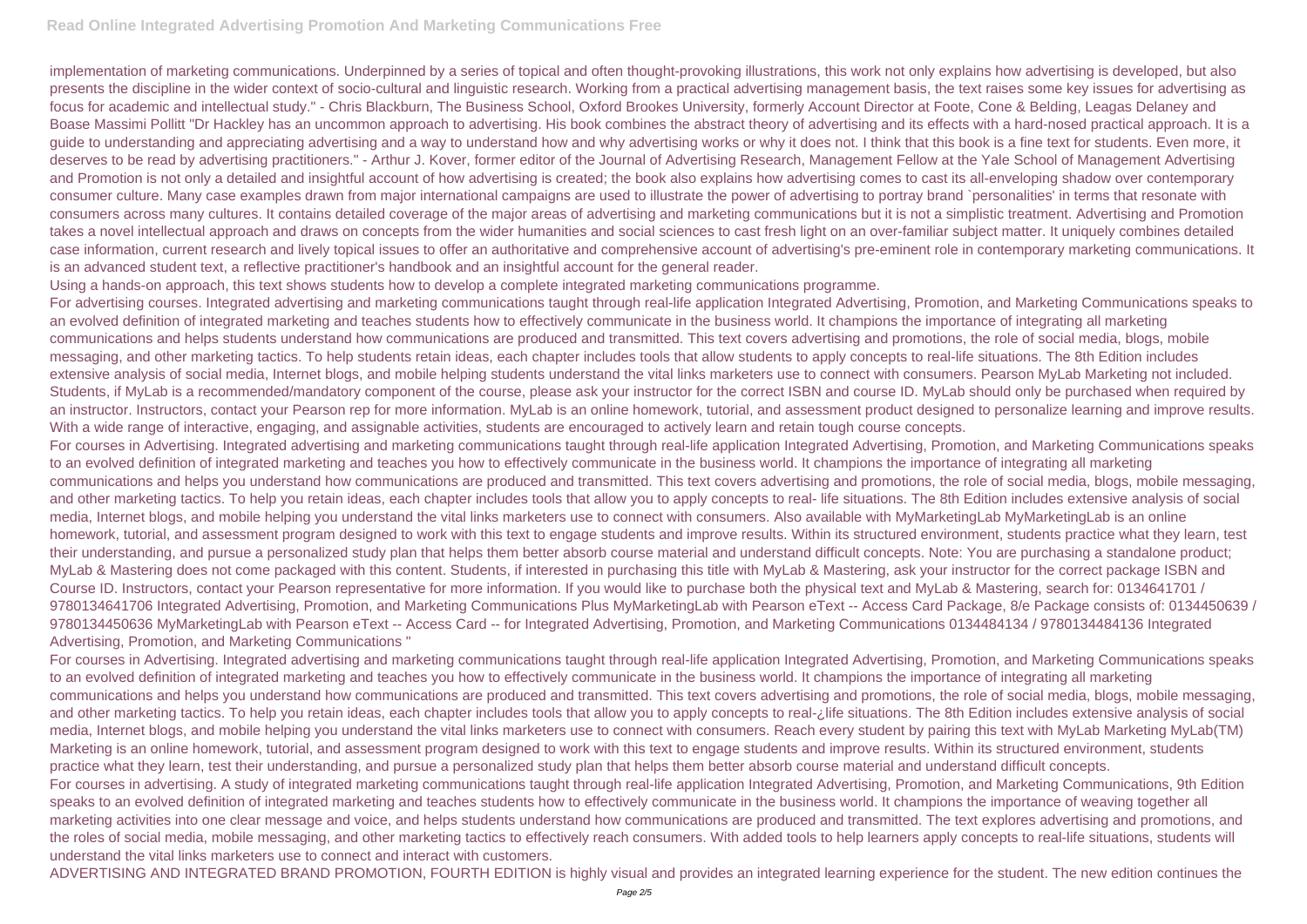tradition of delivering a solid understanding of advertising strategy, through a clearly written text as well as through the most contemporary ads. The table of contents follows the same process as an advertising agency. Like other aspects of business, good advertising is the result of hard work and careful planning. The new edition of Advertising and Integrated Brand Promotion illustrates how to best accomplish this.

Now in its third edition, this comprehensive text offers a classroom-tested, step-by-step approach to the creative processes and strategies for effective integrated marketing communication (IMC). Blakeman covers key areas, from marketing plans, branding/positioning, and creative briefs to copywriting, design, and considerations for each major media format. Throughout, she explores visual and verbal tactics, along with the use of business theory and practices, and how these affect the development of the creative message. This user-friendly introduction walks students through the varied strands of IMC, including advertising, PR, direct marketing, and sales promotion, in a concise and logical fashion.

The eighth edition of Shimp's market-leading INTEGRATED MARKETING COMMUNICATIONS IN ADVERTISING AND PROMOTION, International Edition fully integrates all aspects of marketing communication. While continuing to focus on the time honored IMC methods, the text reflects new academic literature and practitioner developments in the field. Some reorganization along with comprehensive treatment on the fundamentals of advertising and promotion are the focus of the revision. Changes include earlier coverage of new brands (ch. 3), the latest in various forms of Internet advertising (ch. 13), a new chapter (18) on PR and word-of-mouth management, and expanded coverage environmental issues regarding global warming and sustainability in a newly-organized ethics chapter (21).

For undergraduate Advertising and Integrated Marketing Communication courses. A Modern Guide to Integrated Marketing Communications Integrated Advertising, Promotion, and Marketing Communications speaks to an evolved definition of integrated marketing and teaches students (of marketing or otherwise) how to effectively communicate in the business world. This text covers advertising and promotions, but also the role of social media, blogs, mobile messaging, and other marketing tactics. As marketing has evolved to include more stealth approaches, so has the text. To help students retain ideas, each chapter includes tools that allow them to apply concepts to real-life situations. The new Seventh Edition includes end-of-chapter blog exercises; links to articles, videos and social media; and new interviews with advertising professionals. Plus, with MyMarketingLab, students have access to interactive tools to help guide them through the entire promotional process. MyMarketingLab is an online homework, tutorial, and assessment product designed to personalize learning and improve results. With a wide range of interactive, engaging, and assignable activities, students are encouraged to actively learn and retain tough course concepts. Please note that the product you are purchasing does not include MyMarketingLab. MyMarketingLab Join over 11 million students benefiting from Pearson MyLabs. This title can be supported by MyMarketingLab, an online homework and tutorial system designed to test and build your understanding. Would you like to use the power of MyMarketingLab to accelerate your learning? You need both an access card and a course ID to access MyMarketingLab. These are the steps you need to take: 1. Make sure that your lecturer is already using the system Ask your lecturer before purchasing a MyLab product as you will need a course ID from them before you can gain access to the system. 2. Check whether an access card has been included with the book at a reduced cost If it has, it will be on the inside back cover of the book. 3. If you have a course ID but no access code, you can benefit from MyMarketingLab at a reduced price by purchasing a pack containing a copy of the book and an access code for MyMarketingLab (ISBN:9781292093741) 4. If your lecturer is using the MyLab and you would like to purchase the product... Go to www.MyMarketingLab.com to buy access to this interactive study programme. For educator access, contact your Pearson representative. To find out who your Pearson representative is, visit www.pearsoned.co.uk/replocator

Through carefully constructed pedagogy, exciting industry profiles and cases, a strong Canadian focus, and robust companion website Integrated Advertising, Promotion, and Marketing Communications is an invaluable resource for today's marketing students.

ALERT: Before you purchase, check with your instructor or review your course syllabus to ensure that you select the correct ISBN. Several versions of Pearson's MyLab & Mastering products exist for each title, including customized versions for individual schools, and registrations are not transferable. In addition, you may need a CourseID, provided by your instructor, to register for and use Pearson's MyLab & Mastering products. Packages Access codes for Pearson's MyLab & Mastering products may not be included when purchasing or renting from companies other than Pearson; check with the seller before completing your purchase. Used or rental books If you rent or purchase a used book with an access code, the access code may have been redeemed previously and you may have to purchase a new access code. Access codes Access codes that are purchased from sellers other than Pearson carry a higher risk of being either the wrong ISBN or a previously redeemed code. Check with the seller prior to purchase. -- Examine advertising and promotions through the lens of integrated marketing communications. The carefully integrated approach of this text blends advertising, promotions, and marketing communications together, providing readers with the information they need to understand the process and benefits of successful IMC campaigns. The fifth edition brings the material to life by incorporating professional perspectives and real-world campaign stories throughout the text.

ADVERTISING, PROMOTION, AND OTHER ASPECTS OF INTEGRATED MARKETING COMMUNICATIONS integrates all aspects of marketing communication. Complete with updates on new literature and practioner developments, this text offers a comprehensive treatment on the fundamentals of advertising and promotion. Important Notice: Media content referenced within the product description or the product text may not be available in the ebook version.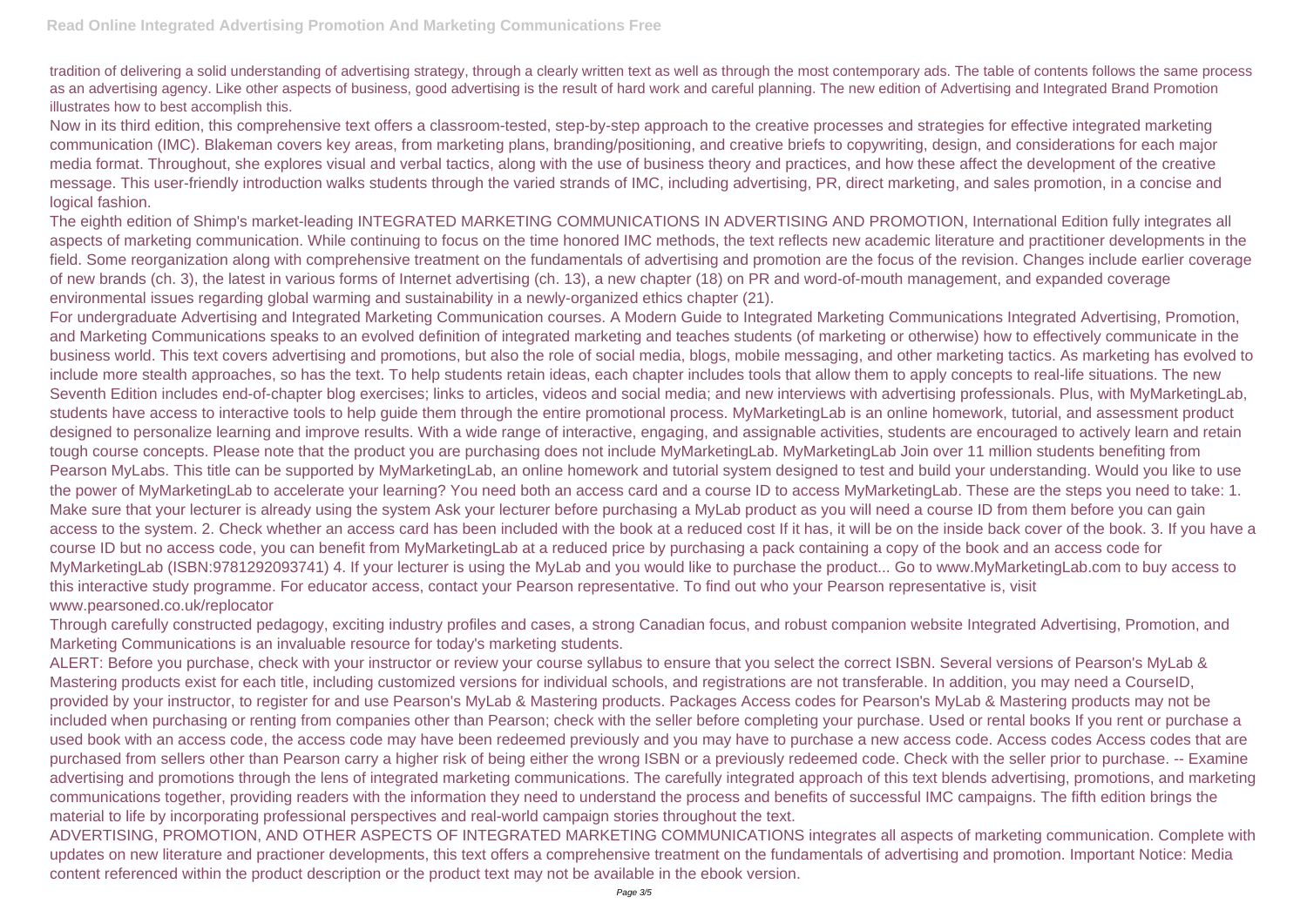## **Read Online Integrated Advertising Promotion And Marketing Communications Free**

NOTE: You are purchasing a standalone product; MasteringA&P does not come packaged with this content. If you would like to purchase both the physical text and MasteringA&P search for ISBN-10: 0133973115/ISBN-13: 9780133973112. That package includes ISBN-10: 0133866335/ISBN-13: 9780133866339 and ISBN-10: 0133866971/ISBN-13: 9780133866971. A Modern Guide to Integrated Marketing Communications"Integrated Advertising, Promotion, and Marketing Communications" speaks to an evolved definition of integrated marketing and teaches students (of marketing or otherwise) how to effectively communicate in the business world. This text covers advertising and promotions, but also the role of social media, blogs, mobile messaging, and other marketing tactics. As marketing has evolved to include more stealth approaches, so has the text. To help students retain ideas, each chapter includes tools that allow them to apply concepts to real-life situations. The new Seventh Edition includes end-of-chapter blog exercises; links to articles, videos and social media; and new interviews with advertising professionals. Plus, with MyMarketingLab, students have access to interactive tools to help guide them through the entire promotional process. Also available with MyMarketingLabMyMarketingLab is an online homework, tutorial, and assessment program designed to work with this text to engage students and improve results. Within its structured environment, students practice what they learn, test their understanding, and pursue a personalized study plan that helps them better absorb course material and understand difficult concepts. "This book educates readers on how to meet online advertising and Internet marketing challenges for both present and future tactics"--Provided by publisher. This book is an up-to-date resource that shows students how to achieve their marketing objectives through a campaign that coordinates marketing, advertising, and promotion. It provides essential information about planning, implementing, and assessing a comprehensive marketing plan to help students appreciate integrated marketing communications as a business strategy. The author describes the processes and considerations needed to appeal to consumers, identifying how geographic segmentation, timing, competitive environments, and cost contribute to planning. He considers the integration of digital technology, such as social media platforms and mobile apps, and how these can be used for advertising, sales promotion, and public relations. The book's concise, easy to read explanation of marketing components and their interconnected relationships is solidified by a series of visual summaries as well as examples and useful demonstrations. Students are given the opportunity to prepare their own integrated marketing communication plan based on consumer, product, and market research along with original creative materials and media spreadsheets. Students of marketing communication, advertising and promotion, and digital marketing will love this book's abbreviated, but thorough format. An interactive companion website rounds out a stellar set of features that encourage quick understanding, participation, and utilization of IMC concepts. Under the contemporary business conditions of hyper-competition, incessant change and pressure for growth and profitability, better management of marketing budgets has become an imperative for companies. In addition, properly monitoring and measuring marketing and brand communication strategies and tactics has become a critical factor for success across the geographic and typological organisational spectrum. This book explores how appropriately applied management initiatives on marketing and brand communications, through defined and measured consumer-centred processes, can be more successful and provide significant marketing return on investment (ROI). Moreover, the notions, methods and approaches described here ultimately constitute the tools of developing, measuring and improving strategy design and implementation. In addition, they are linked to a number of wider business goals, such as increased customer basis, stronger customer relationships, cost control, increased consumer loyalty, and brand building. In this vein, the book proposes various means of generating greater returns from marketing and brand investments, maximising both their efficiency and effectiveness. This, in turn, allows for greater financial resources to be reinvested towards consumer and employee satisfaction, strengthening the stability and viability of the company.

Introduction to Business covers the scope and sequence of most introductory business courses. The book provides detailed explanations in the context of core themes such as customer satisfaction, ethics, entrepreneurship, global business, and managing change. Introduction to Business includes hundreds of current business examples from a range of industries and geographic locations, which feature a variety of individuals. The outcome is a balanced approach to the theory and application of business concepts, with attention to the knowledge and skills necessary for student success in this course and beyond.

NOTE: You are purchasing a standalone product; MasteringA&P does not come packaged with this content. If you would like to purchase both the physical text and MasteringA&P search for ISBN-10: 0133973115/ISBN-13: 9780133973112 . That package includes ISBN-10: 0133866335/ISBN-13: 9780133866339 and ISBN-10: 0133866971/ISBN-13: 9780133866971. A Modern Guide to Integrated Marketing Communications Integrated Advertising, Promotion, and Marketing Communications speaks to an evolved definition of integrated marketing and teaches students (of marketing or otherwise) how to effectively communicate in the business world. This text covers advertising and promotions, but also the role of social media, blogs, mobile messaging, and other marketing tactics. As marketing has evolved to include more stealth approaches, so has the text. To help students retain ideas, each chapter includes tools that allow them to apply concepts to real-life situations. The new Seventh Edition includes end-of-chapter blog exercises; links to articles, videos and social media; and new interviews with advertising professionals. Plus, with MyMarketingLab, students have access to interactive tools to help guide them through the entire promotional process. Also available with MyMarketingLab MyMarketingLab is an online homework, tutorial, and assessment program designed to work with this text to engage students and improve results. Within its structured environment, students practice what they learn, test their understanding, and pursue a personalized study plan that helps them better absorb course material and understand difficult concepts. Never HIGHLIGHT a Book Again! Virtually all of the testable terms, concepts, persons, places, and events from the textbook are included. Cram101 Just the FACTS101 studyguides give all of the outlines, highlights, notes, and quizzes for your textbook with optional online comprehensive practice tests. Only Cram101 is Textbook Specific. Accompanys: 9780132538961. Integrated Advertising, Promotion, and Marketing CommunicationsPrentice Hall

Market-leading ADVERTISING, PROMOTION, AND OTHER ASPECTS OF INTEGRATED MARKETING COMMUNICATIONS, 9th Edition discusses all aspects of marketing communications, from timehonored methods to the newest developments in the field. Comprehensive treatment of the fundamentals focuses on advertising and promotion, including planning, branding, media buying, sales, public relations, and much more. Emerging topics get special attention in this edition, such as the enormous popularity of social media outlets, online and digital practices, viral communications, and personal selling, along with all of their effects on traditional marketing. Revised to make ADVERTISING, PROMOTION, AND OTHER ASPECTS OF INTEGRATED MARKETING COMMUNICATIONS, 9th Edition the most current I.M.C. text on the market, chapters address must-know changes to environmental, regulatory, and ethical issues, as well as Marcom insights, place-based applications, privacy, global marketing, and Page 4/5